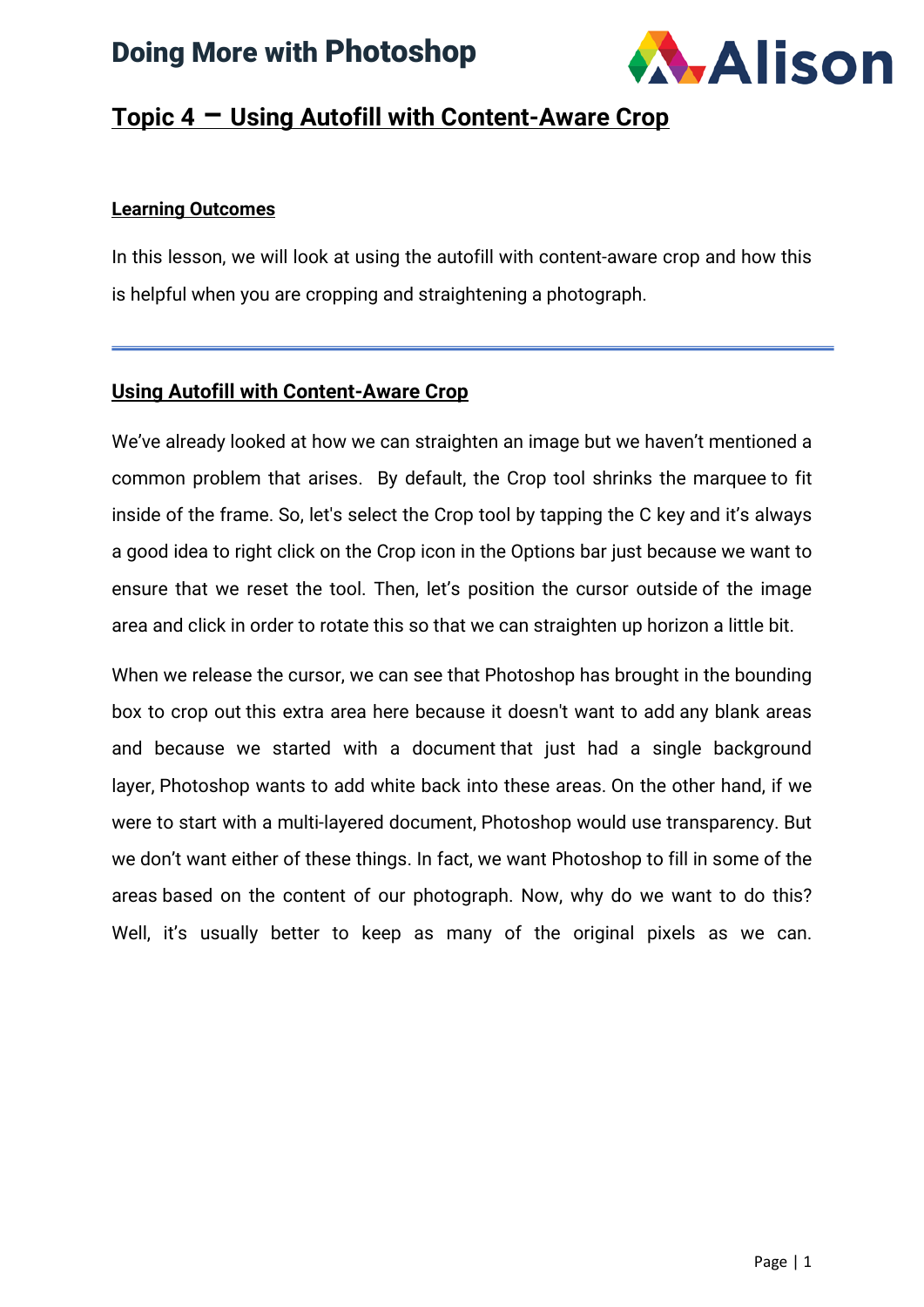### Using Autofill with Content-Aware Crop



To do this, click on to enable Content Aware and you can see that Photoshop just adjusted the bounding rectangle of the Crop tool and we can drag that out further. Let's just bring this down a little bit so that we can add more information to the bottom. To apply this, click on the check/ tick mark and Photoshop will instantly fill what would have been those blank areas with information based on the edges of the file. This is a true demonstration of the prowess of digital technology and the intelligence of today's Photoshop.



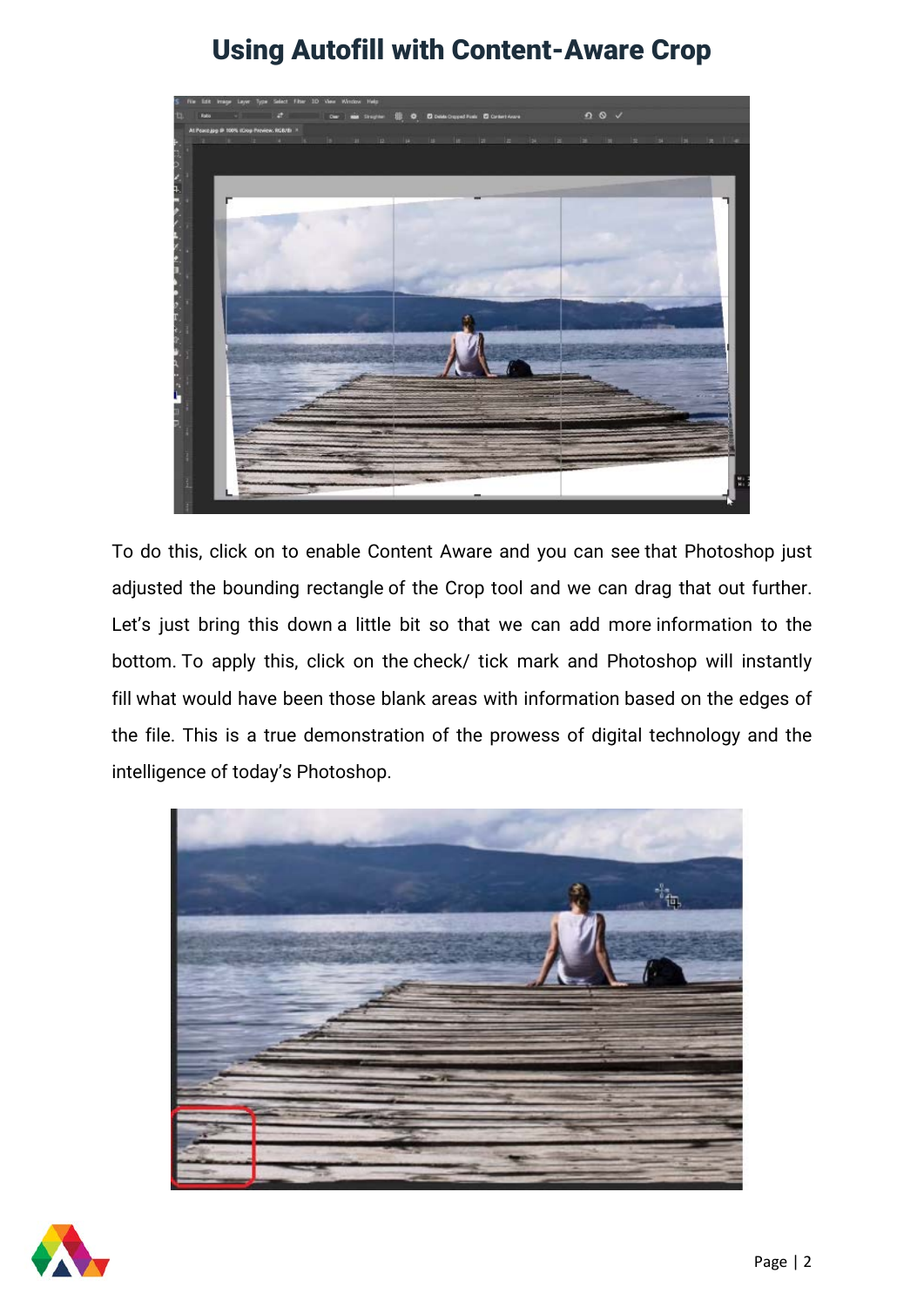### Using Autofill with Content-Aware Crop

Now, it might not always do a perfect job, so bear that in mind. Photoshop cannot fix everything, but the great thing about Content Aware Fill is that when you have an organic image such as this, it may get you a little more in terms of your photo editing. After this, you could move to one of the retouching tools like the Healing Brush or the Patch tool, which we will look at a little later. Until then, this is definitely something that you should try for yourself.